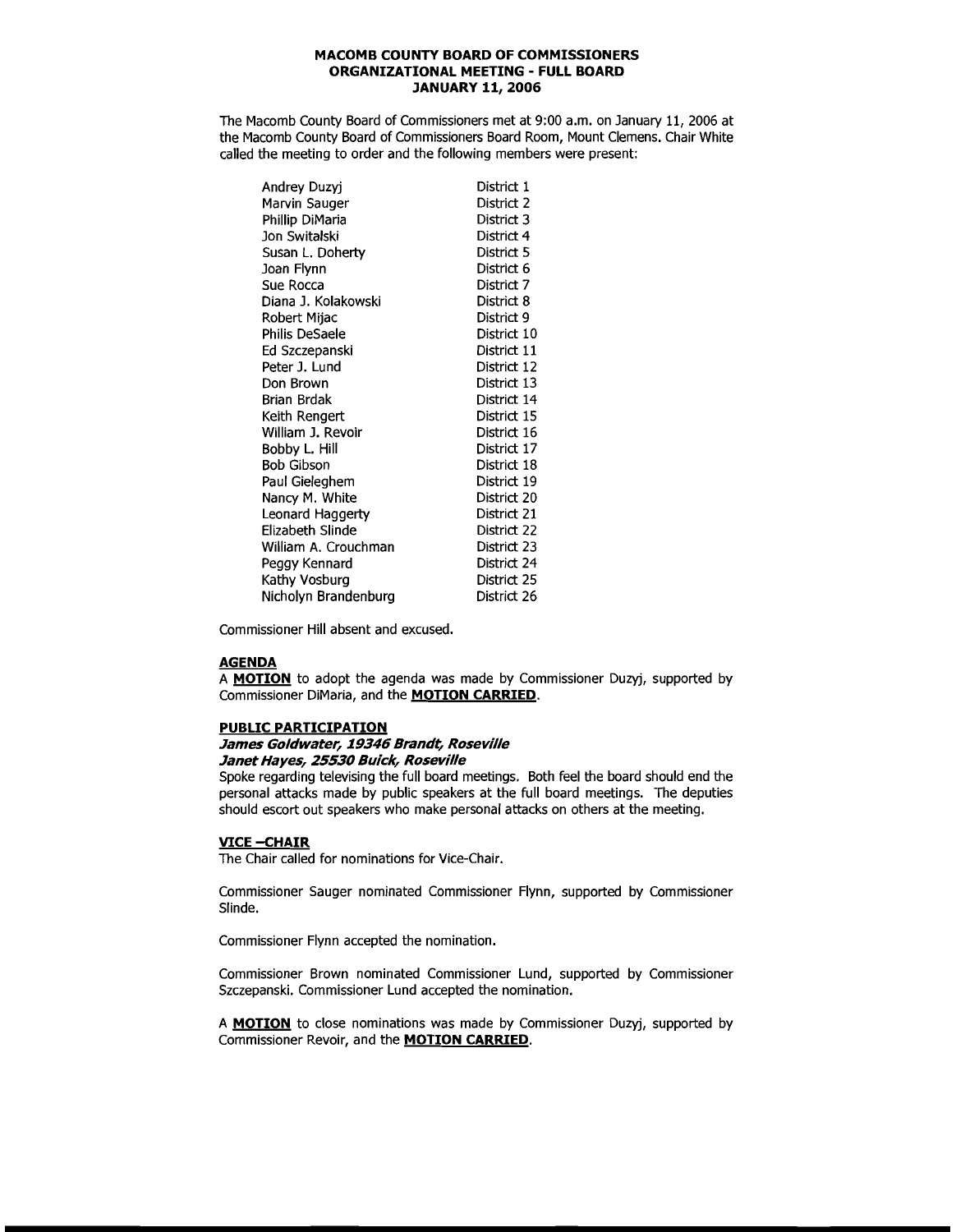MACOMB COUNTY BOARD OF COMMISSIONERS - FULL BOARD ORGANIZATIONAL MEETING - January 11,2006

|  | ROLL CALL VOTE FOR VICE-CHAIR |
|--|-------------------------------|
|  |                               |

| <u>RULL CALL VOTE FOR VICE-CHAIR</u> |               |      |
|--------------------------------------|---------------|------|
|                                      | <b>FLYNN</b>  | LUND |
| <b>BRANDENBURG</b>                   |               | x    |
| <b>BRDAK</b>                         | x             |      |
| <b>BROWN</b>                         |               | x    |
| <b>CROUCHMAN</b>                     | x             |      |
| <b>DESAELE</b>                       |               | x    |
| <b>DIMARIA</b>                       | x             |      |
| <b>DOHERTY</b>                       | X             |      |
| DUZYJ                                | Χ             |      |
| <b>FLYNN</b>                         | X             |      |
| GIBSON                               | X             |      |
| <b>GIELEGHEM</b>                     | x             |      |
| HAGGERTY<br>x                        |               |      |
| <b>HILL</b>                          | <b>ABSENT</b> |      |
| KENNARD                              | x             |      |
| <b>KOLAKOWSKI</b>                    | X             |      |
| <b>LUND</b>                          |               | x    |
| <b>MIJAC</b>                         | x             |      |
| <b>RENGERT</b>                       |               | X    |
| Revoir                               |               | X    |
| <b>ROCCA</b>                         | x             |      |
| <b>SAUGER</b>                        | X             |      |
| <b>SLINDE</b>                        | X             |      |
| <b>SWITALSKI</b>                     | x             |      |
| <b>SZCZEPANSKI</b>                   |               | x    |
| <b>VOSBURG</b>                       |               | X    |
| <b>WHITE</b>                         | x             |      |
| <b>TOTAL</b>                         | 17            | 8    |

# **COMMISSIONER FLYNN ELECTED VICE-CHAIR - TERM ENDING DECEMBER 31.2006.**

 $\mathcal{L}$ 

#### **SERGEANT-AT-ARMS**

Chair White called for nominations for Sergeant-At-Arms.

Commissioner Haggerty was nominated by Commissioner Flynn, supported by Commissioner Slinde. Commissioner Haggerty accepted the nomination.

A **MOTION** to close nominations was made by Commissioner DiMaria, supported by Commissioner Sauger, and the **MOTION CARRIED.** 

#### **ROLL CALL VOTE FOR SERGEANT-AT-ARMS HAGGERTY**

|                    | MAGGERI |
|--------------------|---------|
| <b>BRANDENBURG</b> | x       |
| <b>BRDAK</b>       | x       |
| <b>BROWN</b>       | X       |
| <b>CROUCHMAN</b>   | x       |
| <b>DESAELE</b>     | x       |
| DIMARIA            | x       |
| <b>DOHERTY</b>     | x       |
| DUZYJ              | x       |
| <b>FLYNN</b>       | X       |
| gibson             | X       |
| GIELEGHEM          | x       |
| HAGGERTY           | x       |
| HILL               | ABSENT  |
| <b>KENNARD</b>     | x       |
| KOLAKOWSKI         | x       |
| lund               | x       |
| MIJAC              | x       |
| RENGERT            | X       |
| revoir             | x       |